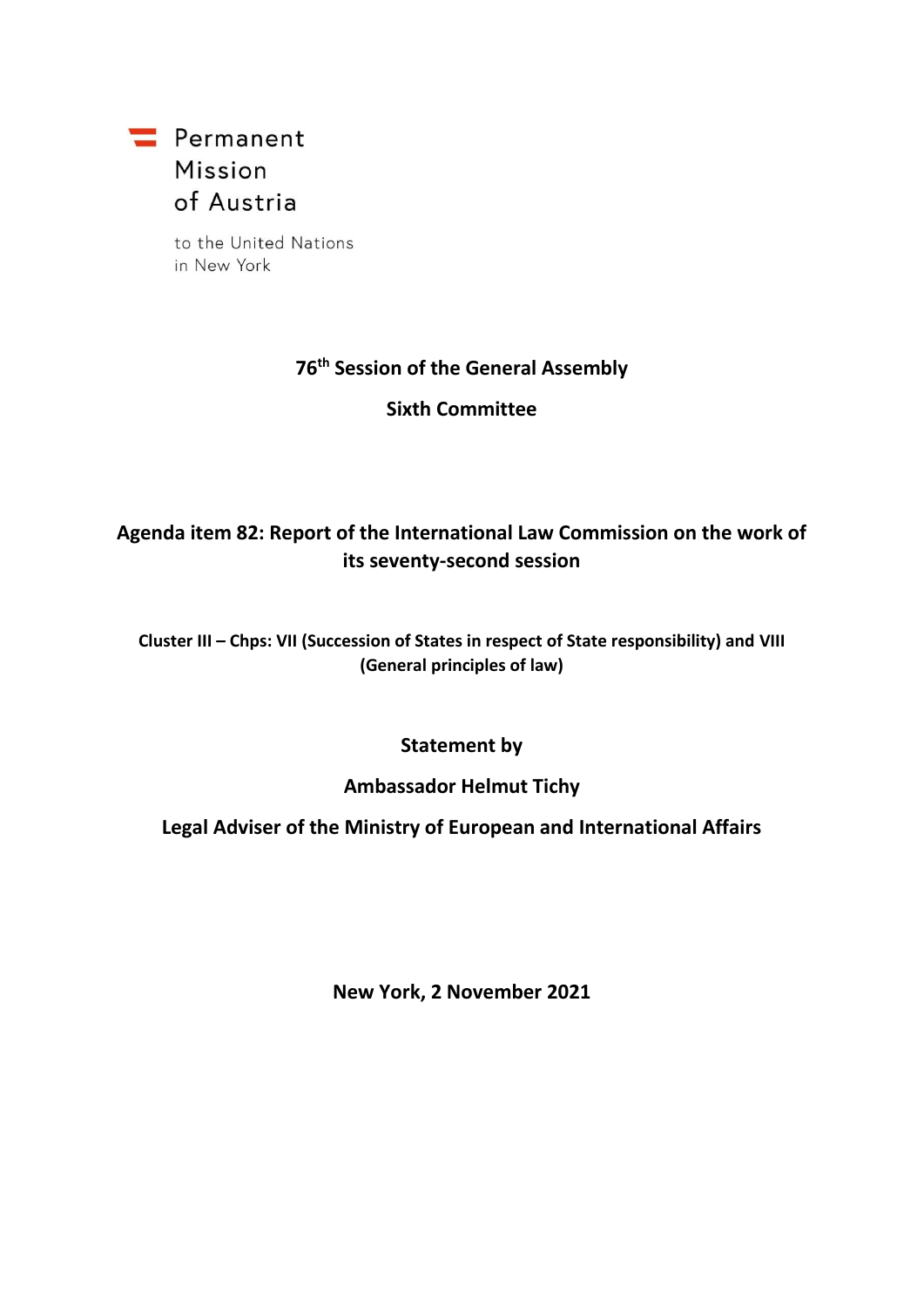# Chairperson,

Allow me to address the topic **"Succession of States in respect of State responsibility"** and to express Austria's appreciation to Special Rapporteur Pavel Šturma for his fourth report, focussing on the "impact" of state succession on forms of responsibility. In this context, the Special Rapporteur proposed four new draft articles (16 – 19) dealing with restitution, compensation, satisfaction as well as assurances and guarantees of non-repetition. In addition, he proposed draft article 7*bis* on composite acts.

Unfortunately, none of these articles were discussed in the drafting committee; they merely formed the basis for the general debate within the Commission in 2021. Instead, the drafting committee discussed and provisionally adopted draft articles 7, 8 and 9 concerning issues debated already in 2018. We will first comment on the fourth report and then consider the draft articles provisionally adopted in this year's session.

As a general matter, Austria does not support the premise underlying the fourth report that there may be situations where the responsibility or the "rights and obligations arising from responsibility" may be transferred from a predecessor state to a successor state as a matter of *lex lata*. The proposition that parallels may be drawn from the transfer of state debts, one of the subjects of the 1983 Vienna Convention on Succession of States in respect of State Property, Archives and Debts, seems inappropriate. As opposed to state debts, the responsibility for wrongful acts is a highly personal liability that is not transferable. A far more apposite comparison would be one to personal treaties that do not automatically pass to any successor state. In our view, a purported rule that responsibility passes from a predecessor state to a successor state would not be a welcome progressive development of law.

As regards draft article 7*bis*, Austria is not convinced that the asserted succession rule in paragraph 2 is supported by state practice. The purported rule that a successor state's responsibility extends beyond its own, unlawful act or omission appears highly speculative and not in line with existing law, as it is reflected in draft article 7*bis* paragraph 1.

In regard to draft articles 16 to 19, Austria notes that they continue to contain the ambiguous wording that, in some situations, states "may request" different forms of reparation from a successor state.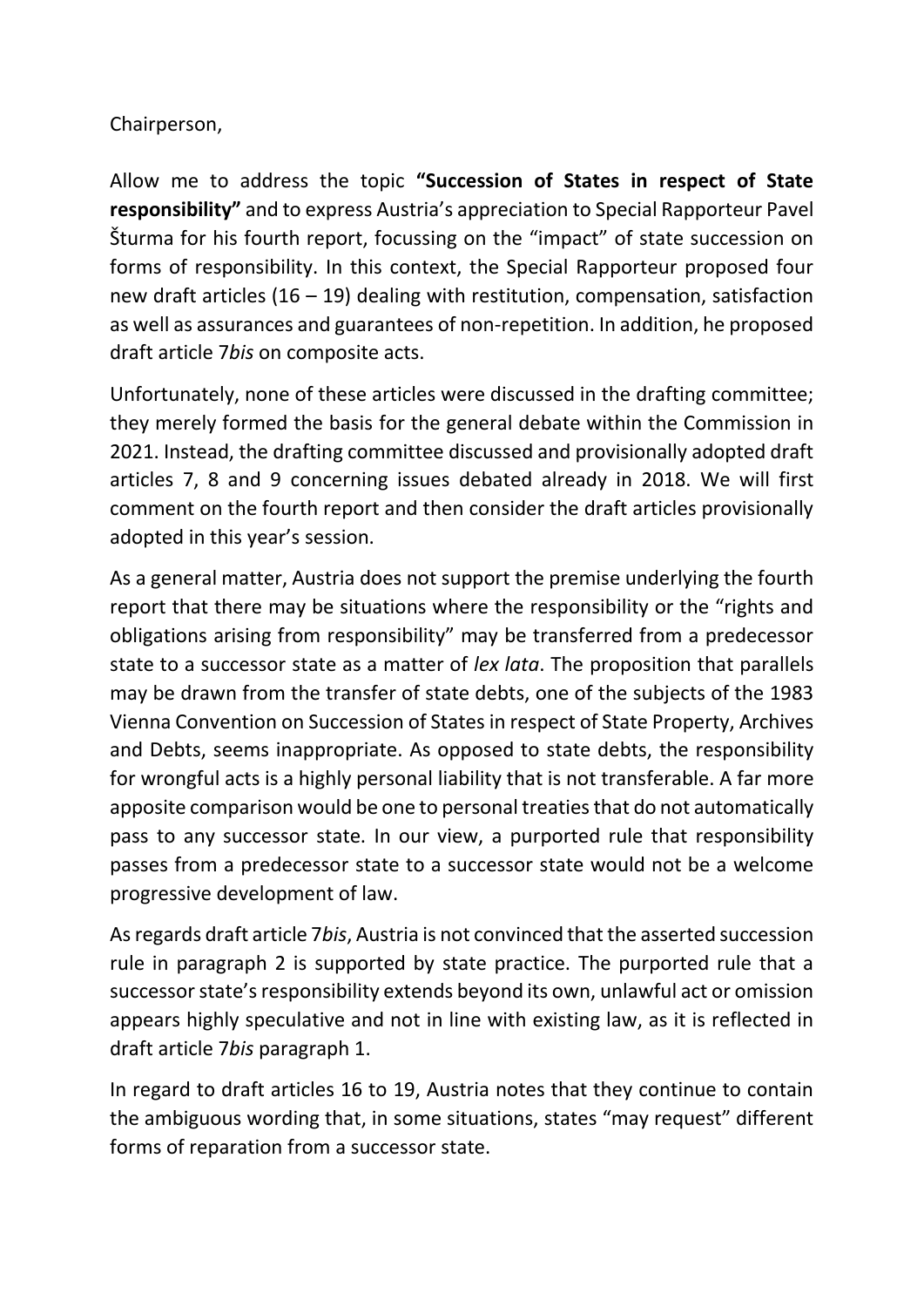As already mentioned in our 2019 statement, we would have no problem with such wording when understood as permitting states to ask for reparation which the injuring states may grant *ex gratia*, or not. However, we are concerned that such wording is likely to be understood as a rule of automatic succession into the responsibility of the predecessor state by a successor state. In our view, such a rule does not have a legal basis in international law and should not form part of *lex ferenda* either.

Where draft articles 16 to 19 restate the general rule that a state which continues to exist after state succession will remain responsible for its unlawful acts and thus have to afford reparation, Austria does not see any problems. However, we wonder to what extent it is necessary to restate this general rule of state responsibility that is already covered by the Articles on the Responsibility of States for Internationally Wrongful Acts. In this regard, we concur with the views expressed by some members of the Commission as stated in paragraph 142 of the Commission's report.

Let me reiterate that Austria considers matters concerning succession relating to state responsibility, or more specifically the legal consequences stemming from internationally wrongful acts, to be fundamentally different from issues concerning succession to treaties, assets and debts. In the latter field, customary international law differentiates between types of treaties, assets and debts and provides for different succession rules. We do not think that any rule asserting an automatic transfer of rights and obligations to successor states where the predecessor state does not continue to exist can be identified as *lex lata*, nor would we consider it a good candidate for progressive development of law.

We welcome the idea mentioned in paragraph 149 of the report that the format of the outcome of the Commission's work on this topic be reconsidered, as expressed in our earlier statements and by a number of other delegations. We strongly support such reconsideration and deem guidelines, principles or an analytical report more appropriate than the present format of draft articles.

Chairperson, allow me to turn now to the three draft articles provisionally adopted by the Commission during its 2021 session.

Austria agrees with the rules formulated in draft article 7 concerning acts of a "continuing character" which affirm the principles of the law on state responsibility that a state incurs responsibility only for its own acts or for those of third parties that it acknowledged and adopted. The same applies to draft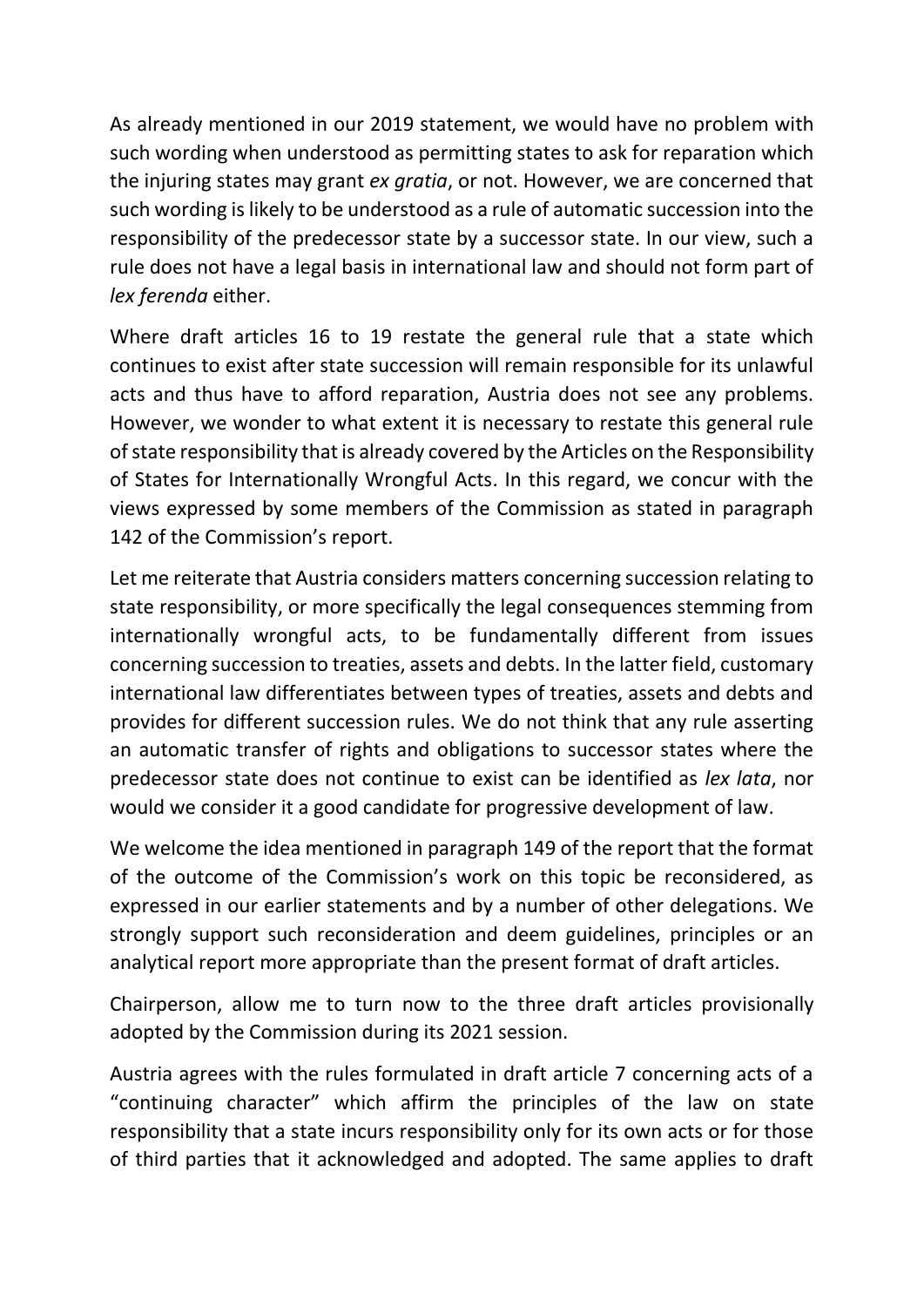article 8 restating the traditional rule of attribution of conduct of a successful insurrectional movement to a new state.

Our position in regard to draft article 9 is less positive. While we do not disagree that the responsibility of a predecessor state continues for its own acts after part of its territory becomes part of another state, we are seriously concerned about draft article 9 paragraph 2, stating that "[i]n particular circumstances, the injured State and the successor State shall endeavour to reach an agreement for addressing the injury." Quite apart from the fact that the purported rule seems to be based on the erroneous assumption of a transfer of responsibility between the predecessor and the successor state, the rule is vague and imprecise and fails to indicate elements that may help ascertain such particular circumstances. The examples of such particular circumstances given in paragraph 5 of the commentary, such as when an expropriated factory is situated in the territory of a successor state or when a successor state would be unjustly enriched, demonstrate that the resulting "exceptional situation" is not at all a transfer of responsibility from the predecessor to the successor state. Rather, it may be a justified consequence of the rule calling for the avoidance of unjust enrichment.

This leads us to the final consideration and our proposal that the Special Rapporteur should study in more depth the potential of unjust enrichment and similar doctrines. They may in fact better explain why in specific circumstances international law may require successor states to remedy acts committed by predecessor states.

Chairperson,

Permit me now to turn to the topic of "**General principles of law**". Austria commends Special Rapporteur Marcelo Vázquez-Bermúdez for his second report that focuses on the methodology of identifying general principles of law. In the following, we will comment on draft conclusions 2 and 4 as provisionally adopted by the drafting committee as well as on some further issues presented by the Special Rapporteur in his second report.

In regard to draft conclusion 2 on recognition of general principles of law, Austria has taken note of the interesting debate among the members of the ILC on the second report of the Special Rapporteur. Austria shares the view that the term "civilized nations" has become obsolete and should be replaced by a different wording. In this regard we prefer the idea to use "international community"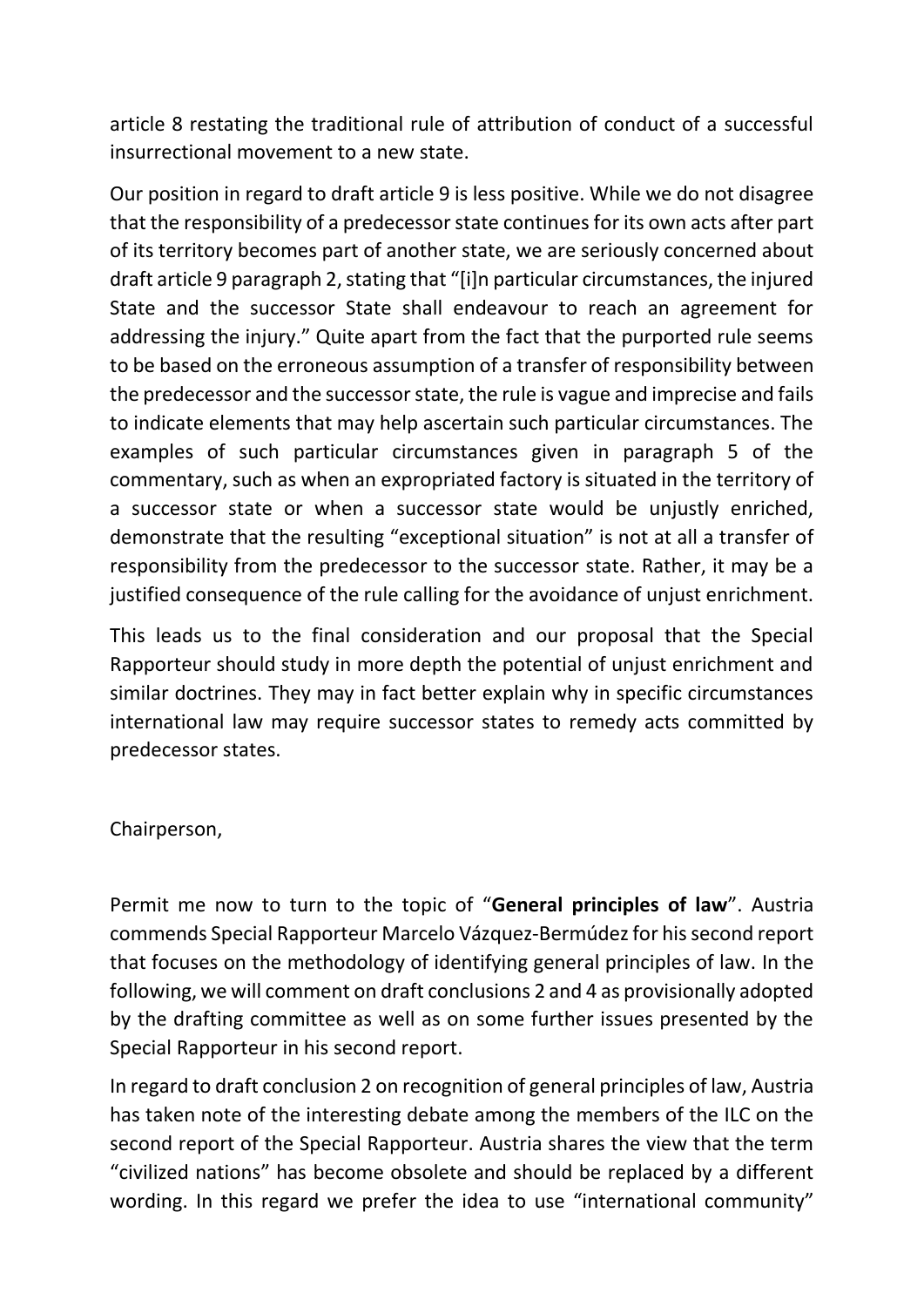instead of "community of nations" since the term "nation" has different meanings. As we can read in the prestigious Max Planck Encyclopedia of International Law, "the notion of nation is decidedly unclear, disputed, and politically sensitive."

Usage of the terminology "international community" would have the further advantage of including other subjects of international law, such as international organisations, that may also develop legal systems, similar to national legal systems, that apply internally and sometimes even to the member states and their citizens. Austria also shares and supports the position not to exclude the legal practice of international organisations as acknowledged in commentary 5 to draft conclusion 2. Hence, it would only be more unequivocal and consistent to use the wording "international community" in draft conclusion 2.

In regard to draft conclusion 4, Austria agrees with the proposed methodology for identifying general principles of law derived from national law.

The more controversial issues are addressed in the Special Rapporteur's second report. Austria is aware of the debate concerning the preconditions for or "ascertainment of transposition" to the international legal system, currently reflected in draft conclusion 6 proposed by the Special Rapporteur. Austria agrees that the two conditions – compatibility with fundamental principles of international law and suitability for adequate application in the international legal system – may be difficult to assess in specific cases. Nevertheless, we concur with the Special Rapporteur that they are useful requirements which should be specifically laid down in the conclusions and analysed in more detail in the commentary. In that context, it might be advisable to consider adding "compatible with fundamental rules and principles of international law" which would make it clear that this includes also *ius cogens*. Furthermore, we encourage the Commission to further consider the process of "transposition" as indicated in paragraph 209 of the report.

Concerning draft conclusion 7, which addresses the question of general principles of law formed within the international legal system, Austria does not generally reject such notion. However, it is doubtful whether such principles could be identified as easily as the draft text proposed by the Special Rapporteur currently seems to suggest. We would be hesitant to ascertain general principles of law on the basis of wide recognition in treaties or other instruments, of underlying general rules of treaty or customary international law, or of being inherent in the basic features and fundamental requirements of the international legal system.